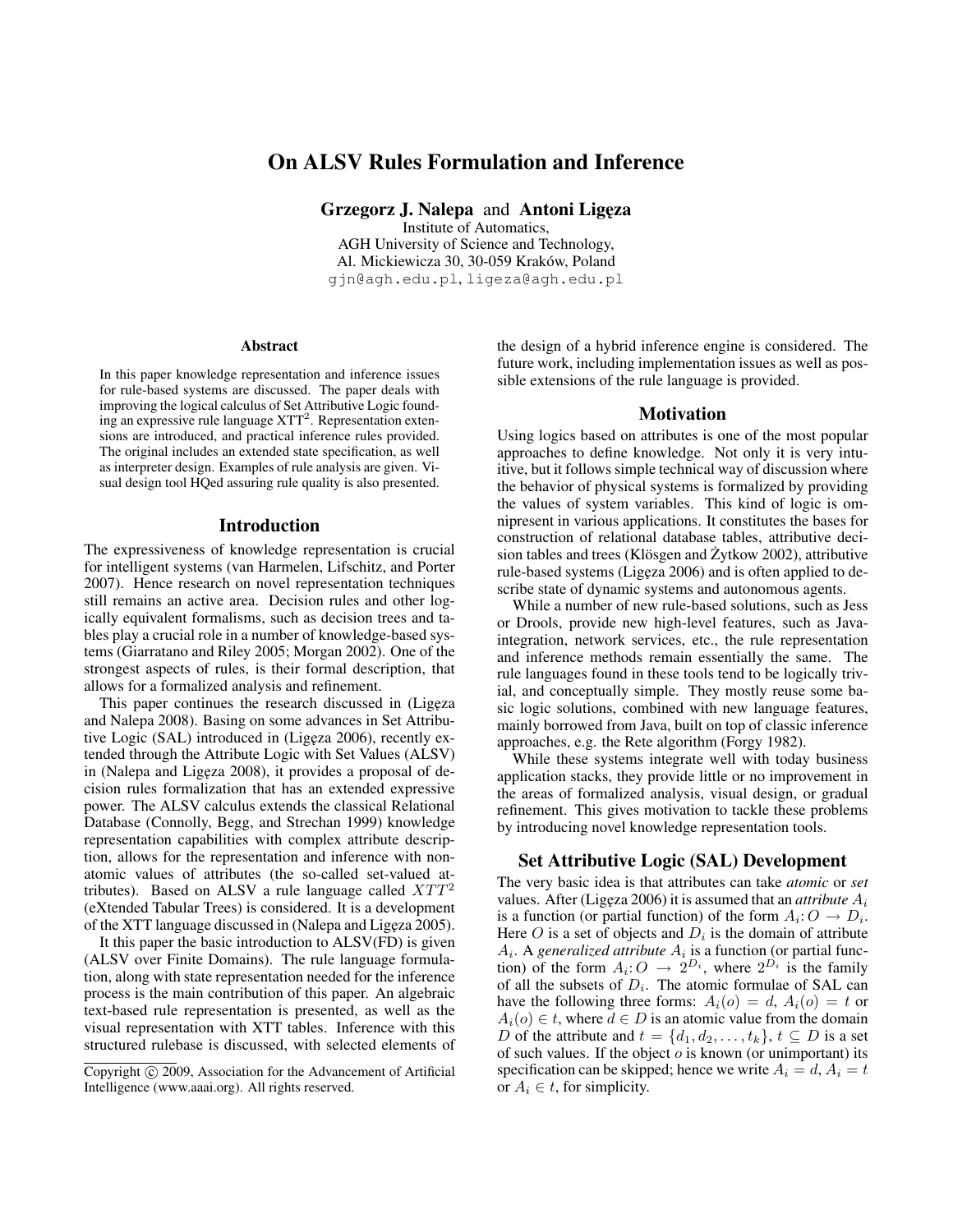The semantics of  $A_i = d$  is straightforward – the attribute takes a single value. The semantics of  $A_i = t$  is that the attribute takes *all* the values of t while the semantics of  $A_i \in$ t is that it takes *one* or *some* of the values of t (the so-called *internal disjunction*).

In this paper an improved and extended version of SAL is presented in brief. For simplicity no object notation is introduced. The formalism is oriented towards Finite Domains (FD) and its expressive power is increased through introduction of new relational symbols. The main extension consists of a proposal of extended set of relational symbols enabling definitions of atomic formulae. The values of attributes can take singular and set values over Finite Domains (FD).

#### ALSV(FD) Syntax and Semantics

The basic element of the language of *Attribute Logic with Set Values over Finite Domains* (ALSV(FD) for short) are attribute names and attribute values. Let us consider:  $A - a$ finite set of attribute names,  $D - a$  set of possible attribute values (the *domains*). Let  $A = \{A_1, A_2, \ldots, A_n\}$  be all the attributes such that their values define the state of the system under consideration. It is assumed that the overall domain **D** is divided into *n* sets (disjoint or not),  $D = D_1 \cup D_2 \cup D_3$  $\ldots \cup D_n$ , where  $D_i$  is the domain related to attribute  $A_i$ ,  $i = 1, 2, \dots, n$ . Any domain  $D_i$  is assumed to be a finite (discrete) set. The set can be ordered, partially ordered, or unordered; in case of ordered (partially ordered) sets some modifications of notation is allowed.

As we consider dynamic systems, the values of attributes can change over time (or state of the system). We consider both *simple* attributes of the form  $A_i: T \to D_i$  (i.e. taking a single value at any instant of time) and *generalized* ones of the form  $A_i: T \to 2^{D_i}$  (i.e. taking a set of values at a time); here  $T$  denotes the time domain of discourse.

Let  $A_i$  be an attribute of  $A$  and  $D_i$  the sub-domain related to it. Let  $V_i$  denote an arbitrary subset of  $D_i$  and let  $d \in$  $D_i$  be a single element of the domain. The legal atomic formulae of ALSV along with their semantics are presented in Tables 1, 2 for simple and general attributes.

More complex formulae can be constructed with *conjunction* (∧) and *disjunction* (∨); both the symbols have classical meaning and interpretation. There is no explicit use of negation. The proposed set of relations is selected for convenience and as such is not completely independent. For example,  $A_i = V_i$  can perhaps be defined as  $A_i \subseteq V_i \wedge A_i \supseteq V_i$ ; but it is much more concise and convenient to use "=" directly. Various notational conventions extending the basic notation can be used. For example, in case of domains being ordered sets, relational symbols such as  $\geq, \geq, \leq, \leq, \leq$  can be used with the straightforward meaning.

The semantics of the proposed language is presented below in an informal way. The semantics of  $A = V$  is basically the same as the one of SAL (Ligęza 2006). If  $V = \{d_1, d_2, \ldots, d_k\}$  then  $A = V$  is equivalent to

$$
A \supseteq \{d_1\} \wedge A \supseteq \{d_2\} \wedge \ldots \wedge A \supseteq \{d_k\},\
$$

i.e. the attribute takes all the values specified with  $V$  (and nothing more). The semantics of  $A \subseteq V$ ,  $A \supseteq V$  and  $A \sim$ V is defined as follows:  $A \subseteq V$  means  $A = U$  where  $U \subseteq$ 

| Syntax           | Description                                                 | Relation |
|------------------|-------------------------------------------------------------|----------|
| $A_i = d$        | the value is precisely defined                              | ea       |
| $A_i \in V_i$    | any of the values $d \in V_i$ satisfies                     | in       |
|                  | the formula                                                 |          |
| $A_i \neq d$     | shorthand for $A_i \in D_i \setminus \{d\}.$                | neg      |
| $A_i \notin V_i$ | is a shorthand for $\overline{A}_i \in D_i \setminus V_i$ . | notin    |

Table 1: Simple attribute formulas syntax

| Syntax              | Description                           | Relation |
|---------------------|---------------------------------------|----------|
| $A_i = V_i$         | equal to $V_i$ (and nothing more)     | eq       |
| $A_i \neq V_i$      | different from $V_i$ (at at least one | neg      |
|                     | element)                              |          |
| $A_i \subseteq V_i$ | being a subset of $V_i$               | subset   |
| $A_i \supseteq V_i$ | being a superset of $V_i$             | supset   |
| $A \sim V$          | having a non-empty intersec-          | sim      |
|                     | tion with $V_i$ or disjoint to $V_i$  |          |
| $A_i \not\sim V_i$  | having an empty intersection          | notsim   |
|                     | with $V_i$ (or disjoint to $V_i$ )    |          |

Table 2: Generalised attribute formulas syntax

 $V$ , i.e.  $\Lambda$  takes *some* of the values from  $V$  (and nothing outside of V),  $A \supseteq V$  means  $A = W$ , where  $V \subseteq W$ , i.e. A takes *all* of the values from V (and perhaps some more), and  $A \sim V$  means  $A = X$ , where  $V \cap X \neq \emptyset$ , i.e. A takes *some* of the values from V (and perhaps some more). As it can be seen, the semantics of ALSV is defined by means of relaxation of logic to simple set algebra.

## Inference Rules for ALSV(FD) Formulas

Since the presented language is an extension of the SAL (Ligeza 2006), its simple and intuitive semantics is consistent with SAL and clears up some points of it. The summary of the inference rules for atomic formulae with simple attributes (where an atomic formula is the logical consequence of another atomic formula) is presented in Table 3. The table is to be read as follows: if an atomic formula in the leftmost column holds, and a condition stated in the same row is true, the to appropriate atomic formula in the topmost row is a logical consequence of the one from the leftmost column. The inference rules for atomic formulae with generalized attributes is presented in Table 4.

In Table 3 and Table 4 the conditions are *satisfactory* ones. However, it is important to note that in case of the first rows of the tables (the cases of  $A = d_i$  and  $A = V$ , respectively)

|                        | $A = d_i$           | $A \neq d_i$     | $A \in V_i$         | $A \notin V_i$      |
|------------------------|---------------------|------------------|---------------------|---------------------|
| $A=d_i$                | $d_i = d_j$         | $d_i \neq d_j$   | $d_i \in V_i$       | $d_i \notin V_i$    |
| $A \neq d_i$           |                     | $d_i = d_j$      |                     |                     |
|                        |                     |                  | $D\setminus\{d_i\}$ | $\{d_i\}$           |
| $\overline{A} \in V_i$ | $\equiv$<br>$V_i$   | $d_i \notin V_i$ | $V_i \subseteq V_i$ | $V_i \cap V_j =$    |
|                        | $\{d_j\}$           |                  |                     |                     |
| $A \notin V_i$         | $D \setminus V_i =$ | $V_i = \{d_j\}$  | $V_j$<br>$=$        | $V_i \subseteq V_i$ |
|                        | $d_i$               |                  | $V_i$               |                     |

Table 3: Inference for atomic formulae, simple attributes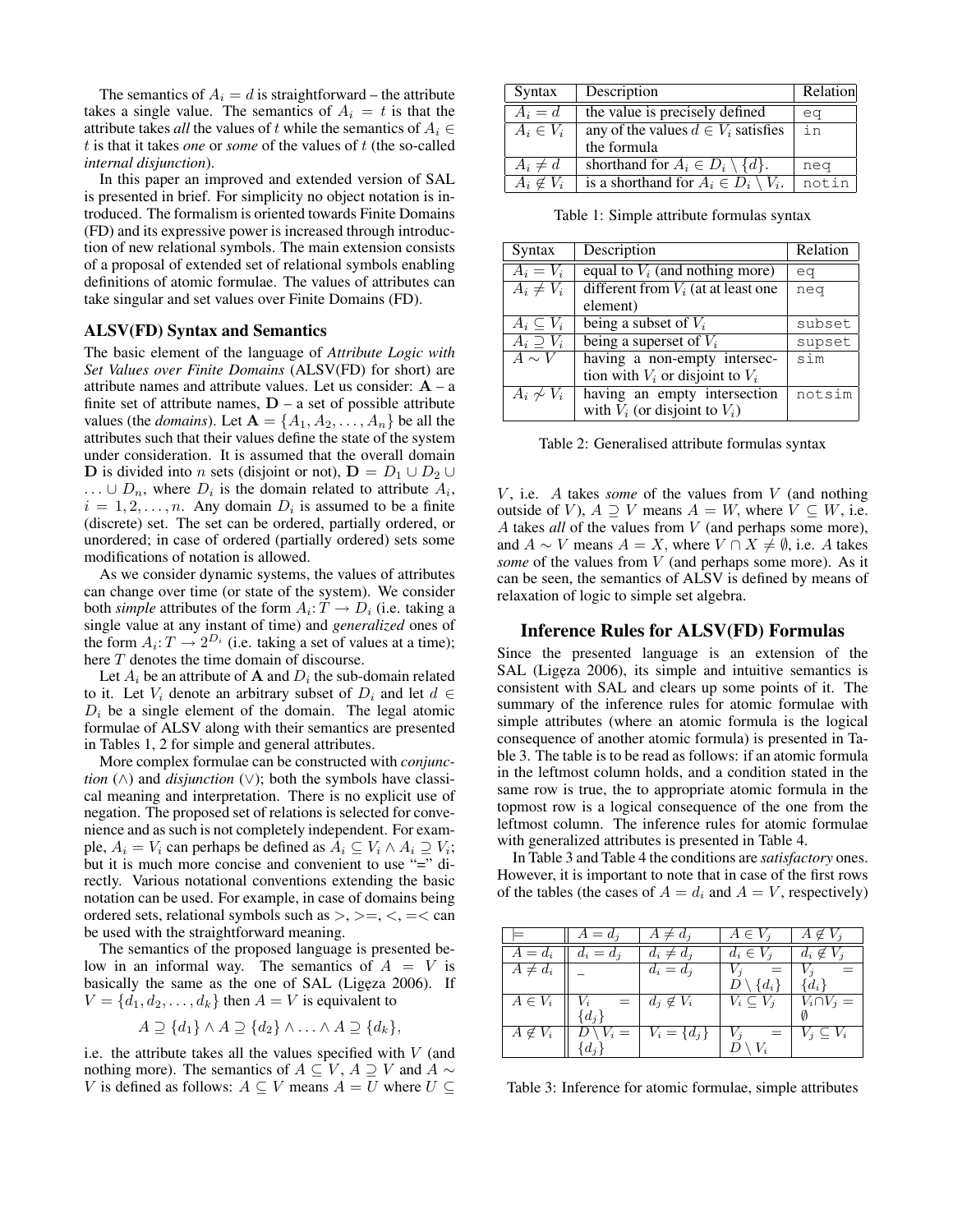|               | $A = W$ | $A \neq W$                        | $A \subseteq W$ | $A \supset W$ | $A \sim W$                | $A \not\sim W$         |
|---------------|---------|-----------------------------------|-----------------|---------------|---------------------------|------------------------|
| $A = V$       | $V = W$ | $V \neq W$                        |                 |               | $V \cap W \neq \emptyset$ | $V \cap W = \emptyset$ |
| $A \neq V$    |         | $V = W$                           | $W = D$         |               | $W = D$                   |                        |
| $A\subset$    |         | $V \subset W$                     | $V \subseteq W$ |               | $W = D$                   | $V \cap W = \emptyset$ |
| $A \supset V$ |         | $W \subset V$                     | $W = D$         | $V \supset W$ | $V \cap W \neq \emptyset$ |                        |
| $A \sim V$    |         | $\overline{V} \cap W = \emptyset$ | $W = D$         |               | $V = W$                   |                        |
| $A\not\sim V$ |         | $V \cap W \neq \emptyset$         | $W = D$         |               | $W = D$                   | $V = W$                |

Table 4: Inference for atomic formulae, generalized attributes

|                 | $A = W$          | $A \subseteq W$   | $A \supset W$       | $A \sim W$      |
|-----------------|------------------|-------------------|---------------------|-----------------|
| $A = V$         | $W \neq V$       | $V \nsubseteq W$  | $W \nsubseteq V$    | $V \cap W \neq$ |
| $A \subseteq V$ | $W \nsubseteq V$ | $V \cap W =$      | $W \not\subseteq V$ | $W \cap V =$    |
| A D             | $V \nsubseteq W$ | $\not\subseteq W$ |                     |                 |
| $A \sim V$      | $V \cap W \neq$  | $W \nsubseteq V$  |                     |                 |

Table 5: Inconsistency conditions for atomic formulae pairs

all the conditions are also *necessary* ones. The interpretation of the tables is straightforward: if an atomic formula in the leftmost column in some row  $i$  is true, then the atomic formula in the topmost row in some column  $j$  is also true, provided that the relation indicated on intersection of row i and column  $j$  is true. The rules of Table 3 and Table 4 can be used for checking if preconditions of a formula hold or verifying subsumption among rules.

For further analysis, e.g. of intersection (overlapping) of rule preconditions one may be interested if two atoms cannot simultaneously be true and if so — under what conditions. For example formula  $A \subseteq V \wedge A \subseteq W$  is inconsistent if  $V \cap$  $W = \emptyset$ . Table 5 specifies the conditions for inconsistency.

The interpretation of the Table 5 is: if the condition specified at the intersection of some row and column holds, then the atomic formulae labelling this row and column cannot simultaneously hold. Note, that this is a satisfactory condition only. Table 5 can be used for analysis of determinism, i.e. whether satisfaction of precondition of a rule implies that the other rules in the same table cannot be fired.

### Rules in ALSV(FD)

ALSV(FD) has been introduced with practical applications for rule languages in mind. In fact, the primary aim of the presented language is to extend the notational possibilities and expressive power of the XTT-based tabular rulebased systems (Ligęza 2006). An important extension consist in allowing for explicit specification of one of the symbols =,≠,∈,  $\notin$ , ⊆, ⊇,  $\sim$  and  $\nsim$  with an argument in the table (Nalepa and Ligęza 2008).

Consider a set of *n* attributes  $A = \{A_1, A_2, \ldots, A_n\}.$ Any rule is assumed to be of the form:

$$
(A_1 \propto_1 V_1) \wedge (A_2 \propto_2 V_2) \wedge \dots (A_n \propto_n V_n) \longrightarrow RHS
$$

where  $\alpha_i$  is one of the admissible relational symbols in ALSV(FD), and RHS is the right-hand side of the rule covering conclusion; for details see (Ligęza 2006).

## State Representation and Inference

When processing information, the current values of attributes form the state of the inference process. The values of attributes can, in general, be modified in the following three ways: 1) by an independent, external system, 2) by the inference process, and 3) as some clock-dependent functions. The first case concerns attributes which represent some process variables, which are to be incorporated in the inference process, but depend only of the environment and external systems. As such, the variables cannot be directly influenced by the XTT system. Values of such variables are obtained as a result of some measurement or observation process. They are assumed to be put into the inference system via a *blackboard* communication method. The second case concerns the values of attributes obtained at certain stage of reasoning as the result of the operations performed in the RHS of the XTT. The new attributes values can be asserted to global memory, or kept as values of internal process variables.

The current state of the system is considered as a complete set of values of all the attributes in use at a certain instant of time. The concept of the state is similar to the one in dynamic systems and state-machines. The representation of the state should satisfy the following requirements, it should be: *internally consistent*, *externally consistent*, *complete*, *deterministic*, and *concise*. The first postulate says that the specification itself cannot be inconsistent at the syntactic level. For example, a simple attribute cannot take two different values at the same time. In general, assuming independence of the attributes and no explicit negation, each value of an attribute should be specified once. The second postulate says, that only *true* knowledge (with respect to the external system) can be specified in state. In other words, facts that are syntactically correct but false cannot occur in the state formula. The third postulate says, that *all* the knowledge true at a certain instant of time should be represented within the state. The fourth postulate says that there can be no disjunctive knowledge specification within the state. Finally, the fifth postulate says that no unnecessary, dependent knowledge should be kept in the state. In databases and many knowledge bases this has a practical dimension: only true facts are represented explicitly.

The current values of all the attributes are specified with the contents of the knowledge-base (including current sensor readings, measurements, inputs examination, etc.). From logical point of view it is a formula of the form:

$$
(A_1 = S_1) \wedge (A_2 = S_2) \wedge \ldots \wedge (A_n = S_n)
$$

where  $S_i = d_i$  ( $d_i \in D_i$ ) for simple attributes and  $S_i = V_i$ ,  $(V_i \subseteq D_i)$  for complex.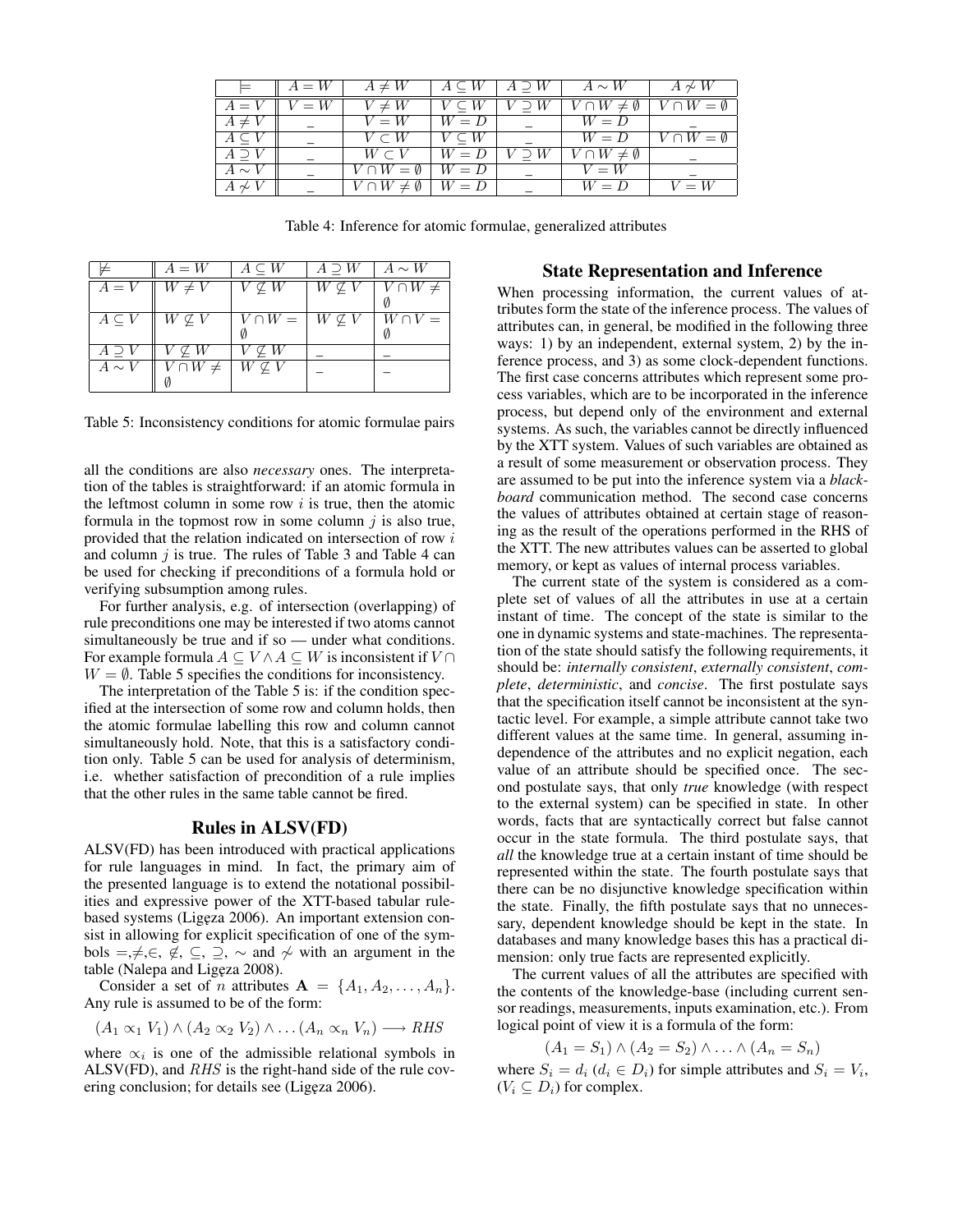In order to cover realistic cases some explicit notation for covering unspecified, unknown values is proposed; this is so to deal with the data containing the NULL values imported from a database. The first case refers to unspecified value of an attribute as a consequence of inappropriateness. A formula of the form  $A = \perp$  means that the attribute A takes an empty set of values (no value at all) at the current instant of time (or forever) for the object under consideration. For example, the attribute Maiden\_Name or The\_Year\_of\_Last\_Pregnancy for a man is not applicable and hence it takes no value for all men. The second case refers to a situation that the attribute may be applied to an object, but it takes no value. This will be denoted as  $A = \emptyset$ . For example, the formula Phone\_Number= $\emptyset$ means that the considered person has no phone number. The third case is for covering the NULL values present in relational databases. A formula of the form  $A = NULL$  means that attribute A takes an unspecified value.

In order to fire a rule all the precondition facts defining its LHS must be true within the current state. The verification procedure consists in matching these fact against the state specification. A separate procedure concerns simple (singlevalued) attributes, and a separate one is applied in case of complex attributes. The following tables provide a formal background for preconditions matching and rule-firing procedure: Table 6 defines when a precondition of the form  $A \propto d$  is satisfied with respect to given state, and Table 7 defines the principles for matching precondition defined with set-valued attributes against the state formula.

## Representation and Inference with Tables

Knowledge representation with eXtended Tabular Trees (XTT) incorporates extended attributive table format. Similar rules are grouped within separated tables, and the whole system is split into such tables linked by arrows representing the control strategy. Consider a set of  $m$  rules incorporating the same attributes  $A_1, A_2, \ldots, A_n$ . In such a case the preconditions can be grouped together and form a regular matrix, forming a table. Every cell in the table corresponds to a ALSV(FD) formula. The visual table representation can be observed in the tool screenshot in Fig. 1.

Having a table with defined rules the execution mechanism searches for ones with satisfied preconditions. This satisfaction is verified in an algebraic mode, using the dependencies specified in the first row of Table 3 for simple attributes and the first row of Table 4 for the complex ones.

The rules having all the preconditions satisfied can be fired. For the following analysis we assume the classical, sequential model, i.e. the rules are examined in turn in the top-down order and fired if the preconditions are satisfied. Various mechanisms can be used to provide a finer inference control mechanism (Ligęza 2006).

In order to avoid repeated checking of preconditions a *propagation mechanism* is proposed for satisfaction and falsification of atomic formula within the table. Let  $c(i, j)$  denote the atomic formula related to the cell located in row i and column  $j$ . The idea can be summarized as follows:

• once the table is defined it is searched top-down (off-

line) for establishing dependencies between any atomic cell  $c(i, j)$  of rule i and all the cells  $c(k, j)$  (in the same column) of any rule k, where  $k > i$ ;

- in case some two cells  $c(i, j)$ ,  $c(k, j)$  satisfy a condition of logical consequence as specified in Table 3, a positive link  $p(i, k, j)$  is established; all the links are kept in memory;
- in case some two cells  $c(i, j)$ ,  $c(k, j)$  satisfy a condition of logical inconsistency as specified in Table 4, a negative link  $n(i, k, j)$  is established; all the links are kept in memory;
- during execution phase, if a cell  $c(i, j)$  is checked and the related atomic formula is satisfied, the truth value is propagated for the transitive closure defined with use of the positive links; the respective atoms are marked *true* and do not need to be checked in this turn;
- during execution phase, if a cell  $c(i, j)$  is checked and the related atomic formula is true, the false value is propagated for the transitive closure defined with use of the negative links; the respective atoms are marked *false* and the corresponding rules are eliminated from this cycle.

This mechanism saves computational effort corresponding to repeated precondition checking and saves time in case some preconditions are logically dependent (one is logical consequence of the other or they are mutually exclusive).

## Rule Analysis Examples

The advantage of tabular rule-based systems defined with ALSV(FD) is that rule analysis becomes simpler and can be performed with algebraic tools. As an example consider two typical cases, e.g. detection of subsumption and overlapping preconditions which may lead to conflict or indeterminism.

Subsumption: Consider two rules given by two rows of a table; the rules are of the form introduced previously. for being some  $i1$  and  $i2$ . For simplicity we consider that the  $RHS_{i1} = RHS_{i2}$ , the conclusions are identical. Rule i1 subsumes rule  $i2$  if always when  $i2$  can be fired  $i1$  can be fired as well. The analysis for subsumption cane be performed with help of Table 3 and 4. In order to conclude that subsumption holds one is to check that  $A_j \propto_j V_{i2,j}$   $\models$  $A_j \propto_j V_{i1,j}$ , for  $j = 1, 2, \ldots, n$ . In case it is true, rule i2 can be eliminated.

Indeterminism and Inconsistency: A first step to discover indeterminism is two check if the rules can be fired together i.e. if their preconditions can be satisfied simultaneously. The analysis for subsumption can be performed with help of Table 4. In order to conclude that the preconditions cannot be satisfied at the same time one has to check that  $\not\models A_j \propto_j V_{i2,j} \wedge A_j \propto_j V_{i1,j}$ , for at least one value of  $j \in \{1, 2, \ldots, n\}$ . If it is true, the set of rules is deterministic, i.e at any time during execution only a single rule can be fired. If not, the pairs (or bigger groups) of rules should be further analyzed to eliminate potential inconsistency.

## Inference Engine Design

The presented rule and inference formalization issues are an important part of the  $XTT<sup>2</sup>$  inference engine design specification.  $XTT<sup>2</sup>$  is a redesign of the original XTT (Nalepa and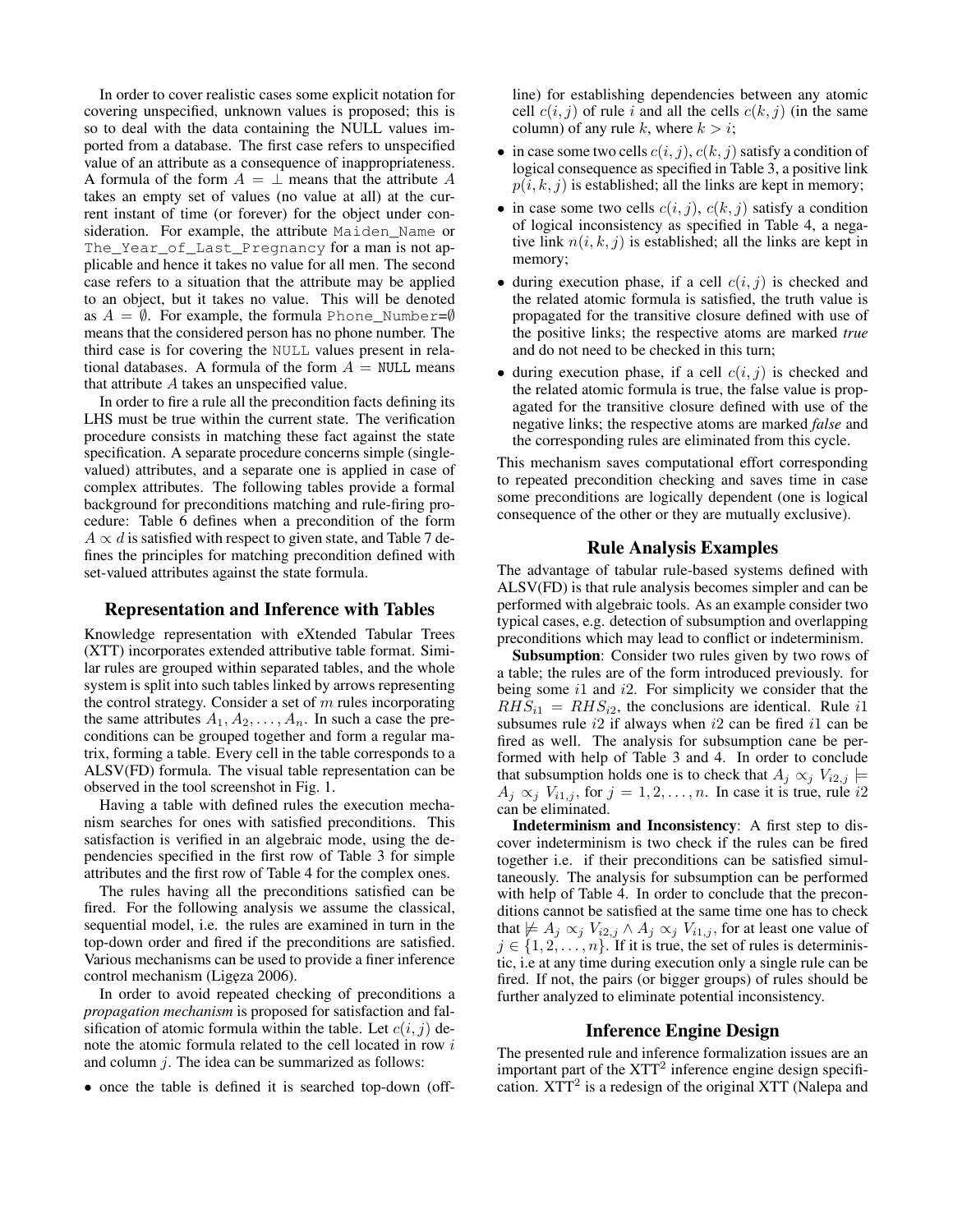|                           | $A = d_i$ | $A \neq d_i$ | $A \in V_i$ | $V_i$<br>$\in$<br>А | $=$   | $=$   |
|---------------------------|-----------|--------------|-------------|---------------------|-------|-------|
| $A = d$                   | $d = d_i$ | $d \neq d_i$ | $d \in V_i$ | $d \notin V_i$      | true  | false |
| $A=\bot$                  | false     | false        | false       | false               | false | true  |
| $A = \emptyset$           | false     | false        | false       | false               | true  | false |
| $\lambda = \texttt{NULL}$ | false     | false        | false       | false               | false | false |

Table 6: Inference principles for firing rules, case of single-valued attributes

|           | W<br>$=$ | $\pm$            | W     | W        | W<br>$A \sim$ | И<br>∼<br>A          |       |       |
|-----------|----------|------------------|-------|----------|---------------|----------------------|-------|-------|
| $A = S$   | и<br>$=$ | ≠                | W     | W        | W<br>V)<br>≠  | W<br>$\omega$<br>$=$ | true  | false |
| ` = ⊥     | false    | false            | false | false    | false         | false                | false | true  |
| V)<br>$=$ | $=$      | Ø<br>W<br>$\neq$ | true  | Ø<br>$=$ | false         | true                 | true  | false |
| $=$ NULL  | false    | false            | false | false    | false         | false                | false | false |

Table 7: Inference principles for firing rules, case of general attributes

Ligeza  $2005$ ) using  $ALSV(FD)$  as the formal foundation. The new XTT Prolog engine includes the support for the ALSV(FD) logic, but is also integrated with the C/C++/Java runtime to provide a flexible runtime solution.

The XTT inference engine, or rule meta-interpreter, also known as HeaRT (HeKatE RunTime) goals are interpreting XTT logic encoded in the Hekate Meta Representation (HMR), analyze XTT rules in XTT tables, provide inference control by interpreting links, manage the attributes by the *Blackboard Architecture*, by synchronizing attribute values between the system and the environment, Extended functions, provide: on-line formal verification with refinement capabilities, a bridge to the HQed editor, OO bridge to Java in the MVC pattern (Model-View-Controller), (HeaRT= Model, Java=View), and a standalone logic server with TCP.

Several interpreter types are considered. These try to address issues such as how to control the inference (an inference control strategy) both at the level of a single table and the inter-tabular level. Further, if cycles are necessary, how many times is the interpreter to repeat a single run. Here only the simplest one is described. The *Single Pass* interpreter is the simplest scenario: the interpreter is executed externally by the user, system, etc. input attribute callbacks provide input facts the inference is run, output attribute values can be sent by callbacks. For simplicity, it should be assumed, that no attributes input/communication attributes are updated during the inference.

#### Rule Algebraic Notation (HMR)

The interpreter accepts  $XTT<sup>2</sup>$  rules in the following textual algebraic representation, *Hekate Meta Representation* (HMR). It is to be generated by the design tool (e.g. HQed) and directly run by HeaRT. Table scheme (logically also rule prototype), and rule encoding are:

```
xschm TAB: [A1, \ldots, An] \implies [H1, \ldots, Hm].
xrule Table/Id:
    [CI, ..., Cn] ==> [DI, ..., Dm]**> [X1,...,Xs] : OutTab/Id.
```
The symbol  $==$  separates condition from decision, and the symbol  $**$  separates the actions in the decision.

A simple example of a table scheme and a rule is:

```
xschm ms: [month] ==> [season].
```
xrule ms/3:  $[month in [june, july, august]] ==$ [season set winter] \*\*> [write(month)] :os/3.

HMR provides a human readable XTT2 description.

### XTT Communication Issues

The assumptions for system modeling with ALSV rules are: the system is modeled with the use of attributes (state variables), the state is fully described with attribute values, rule firing can possibly change system state by changing attribute values, rules can execute actions external to the system (these actions do not change system state), and the state can be changed from the outside. So it could be summarized, that "communication" between the system and the world is conducted using attributes and their values.

In the proposed *Blackboard Architecture* attributes are considered shared resources. The XTT logic system (S) can access the attribute values in the tables. The values can be accessed from the outside of the system (environment(E)), and updated by both the environment and the system simultaneously. A simple locking approach is exercised. The access and update policy depends on the attribute class considered: input  $(S \leftarrow E)$ , output  $(S \rightarrow E)$ , internal  $(S \rightarrow S)$ , and communication ( $S \leftrightarrow E$ ). The actual value modification is provided by a middle layer of *attribute callbacks*, predicates run by the interpreter to pull or push attribute values.

In this approach the communication is a simple issue so does not require an in-depth discussion. However, the practical engine integration with other runtime environments on the *architectural* level is crucial (see Drools+JBoss).

# XTT Design Tool Support

One of the main features of the XTT<sup>2</sup> method is the compact visual representation. From the designer point of view it needs to be supported by a CASE tool in order to be effective. The HQed (Kaczor and Nalepa 2008) tool (Fig. 1) uses the rule prototypes generated in the conceptual design, and supports the actual visual process of the logical design of XTT2 tables. It is available under the the GNU GPL from ai.ia.agh.edu.pl/wiki/hekate:hqed. One of the most important editor features is the support for XTT